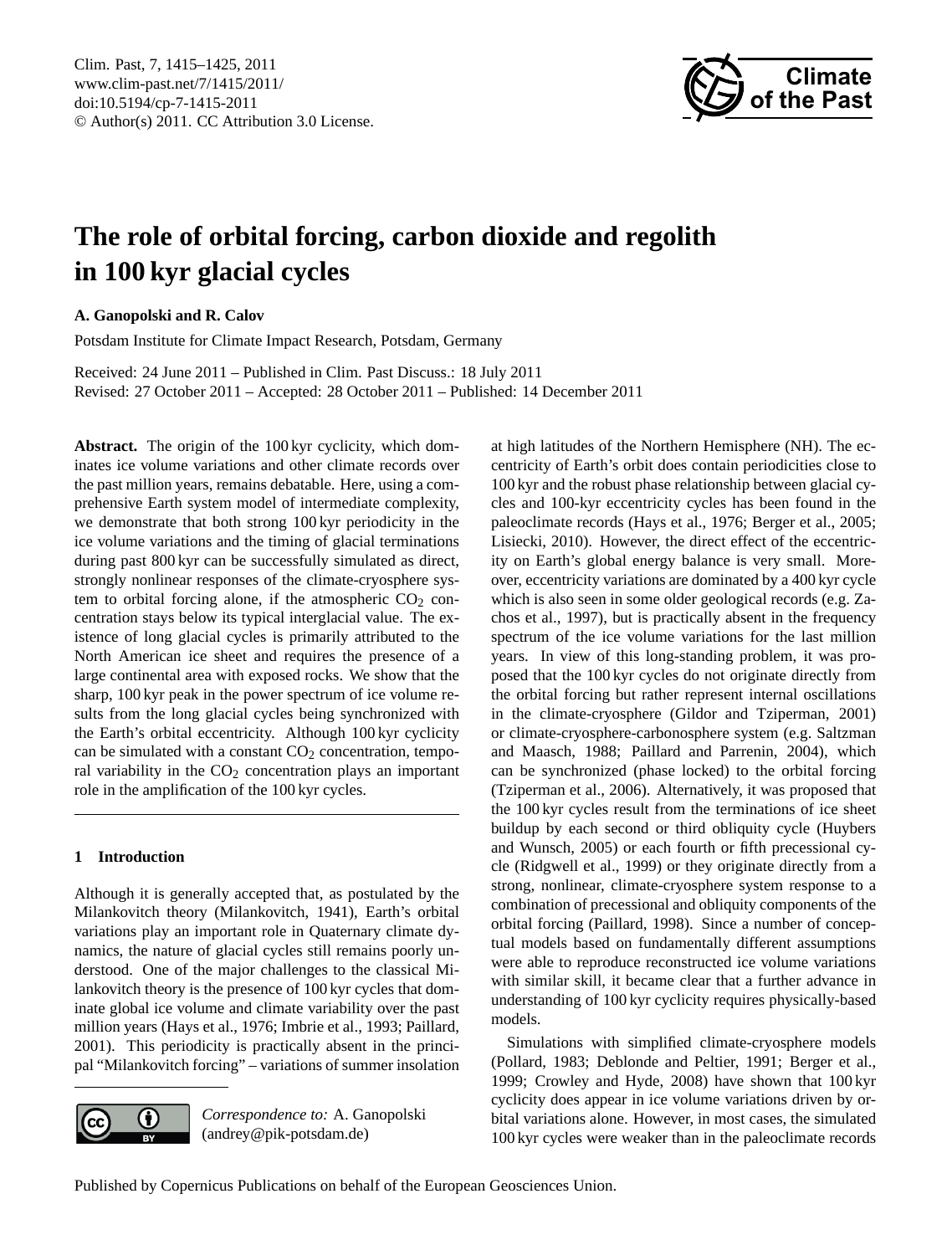and were additionally accompanied by pronounced variability at another eccentricity frequency – 400 kyr – which is not seen in the spectra of reconstructed ice volume. It was only when realistic  $CO<sub>2</sub>$  forcing was applied in addition to orbital forcing that realistic simulations of the glacial cycles became possible (Berger et al., 1998). The notable exception is the work by Pollard (1983) wherein after adding several nonlinear process, the model forced by orbital variations alone simulates strong 100 kyr cycles in agreement with the ice volume reconstructions available at that time. It is interesting to note that the agreement is even more impressive when Pollard's modelling results are compared to the most recent reconstructions of ice volume.

Although simplified climate-cryosphere models demonstrate the possibility of the appearance of the 100 kyr cycle as a direct response of the climate-cryosphere system to the orbital forcing, due to their simplicity (usually these models were based on a one-dimensional ice sheet model and an energy balance atmosphere model), doubt remains whether these results are fully applicable to the real world. Moreover, the presence of 400 kyr cycles in many simulations remains an obvious problem. Therefore, it is crucial to corroborate earlier results and further advance the understanding of glacial cycles by using more physically based and geographically explicit climate-cryosphere models. While coupled GCMs still remain too expensive for simulating glacial cycles, models of intermediate complexity (EMICs, Claussen et al., 2002) can be coupled to 3-D ice sheet models and are sufficiently computationally efficient to perform simulations of glacial cycles. Using CLIMBER-2 coupled to different ice sheet models, Bonelli et al. (2009) and Ganopolski et al. (2010) performed simulations of the last glacial cycles; Calov and Ganopolski (2005) analysed the stability of the climate-cryosphere system in the phase space of Milankovitch forcing and Bauer and Ganopolski (2010) reported simulations of the last four glacial cycles. Here we will present a large suite of simulations for the last 800 kyr, a period of time dominated by 100 kyr cyclicity.

#### **2 Model description and experimental setup**

The model used in the study is the most recent version of the Earth system model of intermediate complexity CLIMBER-2 (Petoukhov et al., 2000; Ganopolski et al., 2001; Brovkin et al., 2002), which includes a 3-D polythermal ice sheet model (Greve, 1997). The ice sheet model is only applied to the Northern Hemisphere and is coupled to the climate component via a high-resolution, physically-based surface energy and mass balance interface (Calov et al., 2005), which explicitly accounts for the effect of aeolian dust deposition on snow albedo. Here we use the same model and experimental setup as Ganopolski et al. (2010) but extended it to simulate glacial cycles over the past 800 000 years.

In all experiments the equilibrium state of the climatecryosphere system obtained for present-day conditions was used as the initial condition and the model was run from 860 kyr BP until the present. The first 60 000 years, representing the model spin-up, were not used for further analysis.

In the Baseline Experiment (referred to hereafter as BE), we prescribed variations in orbital parameters following Berger (1978) and the equivalent  $CO<sub>2</sub>$  concentration, which accounts for the radiative forcing of three major greenhouse gases – carbon dioxide, methane and nitrous oxide. Their concentrations were derived from the Antarctic ice cores (Petit et al., 1999; EPICA, 2004). The method used to calculate the equivalent  $CO<sub>2</sub>$  concentration is described by Ganopolski et al. (2010). A continuous record of  $N_2O$  is not available for the last 800 kyr, but existing data suggest that, to the first approximation, the  $N_2O$  concentration has a temporal dynamic similar to  $CO<sub>2</sub>$ . Therefore, we assumed that the radiative forcing of  $N_2O$  (relative to preindustrial) is 20 % of that of  $CO<sub>2</sub>$  during the whole simulated period, i.e. the ratio between radiative forcings of  $N_2O$  and  $CO_2$  is the same as at the LGM.

Although concentrations of GHGs from the ice cores are only available for the last 800 000 years, the time 800 kyr BP is not the best choice for the beginning of the simulations because it was close to a glacial maximum and therefore would require an initialization of the large continental ice sheets in the Northern Hemisphere. For this reason, we begin our simulations at 860 kyr BP, which corresponds to the MIS 21 interglacial for which we can use the equilibrium present-day climate state as initial conditions. However, this choice of the initial state requires prescription of the equivalent  $CO<sub>2</sub>$ concentration for the time interval when reliable data for GHGs concentration are not yet available. To extend the time series of equivalent CO<sub>2</sub> concentration beyond 800 kyr BP, we made use of a close correlation between the total radiative forcing of GHGs and benthic  $\delta^{18}O_c$  stack (Lisiecki and Raymo, 2005) observed for the last 800 kyr. By using a simple linear regression, we calculated equivalent  $CO<sub>2</sub>$  concentration for these initial 60 kyr. Since this period was considered as the model spin-up and was not used for further analysis, the accuracy of this reconstruction of the equivalent CO<sup>2</sup> is not crucial for the results presented in the paper.

In addition to the BE, we performed a large suite of experiments with constant  $CO<sub>2</sub>$ , modified orbital forcing, and terrestrial sediment mask. These experiments are summarized in Table 1.

#### **3 Results**

# **3.1 Baseline experiment**

Figure 1a–b show two principal forcings – orbital (illustrated by the maximum summer insolation at 65◦ N) and the global mean radiative forcing of prescribed equivalent  $CO<sub>2</sub>$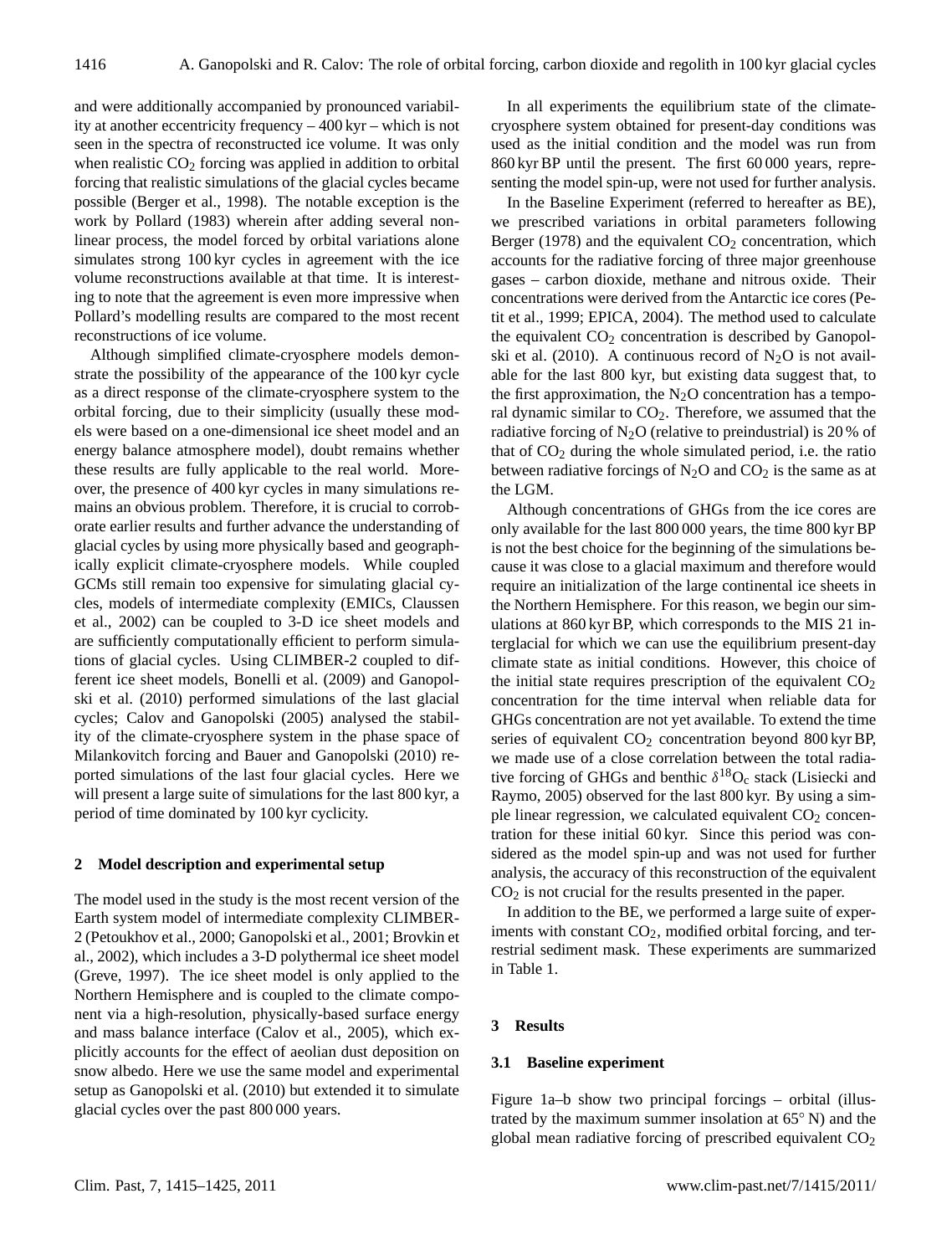**Table 1.** List of model experiments.

| Acronym                 | CO <sub>2</sub> concentration<br>(ppm)     | Orbital forcing                                                 | Initial time<br>(kyr BP)            | Sediment<br>mask                                |
|-------------------------|--------------------------------------------|-----------------------------------------------------------------|-------------------------------------|-------------------------------------------------|
| <b>BE</b><br>(Baseline) | realistic                                  | realistic                                                       | 860                                 | realistic                                       |
| CCn                     | constant, $n = 200$<br>to 280, step = $20$ | realistic                                                       | 860                                 | realistic                                       |
| C C n / m               | constant, $n = 200$                        | realistic                                                       | $m = 800$<br>to 900,<br>$step = 20$ | realistic                                       |
| CECn/e                  | constant, $n = 200$<br>to 280, step = $20$ | constant eccentricity,<br>$e = 0.01, 0.02, 0.03,$<br>0.04, 0.05 | 860                                 | realistic                                       |
| COBn                    | constant, $n = 200$<br>to 280, step = $20$ | constant obliquity<br>$= 23.1^{\circ}$                          | 860                                 | realistic                                       |
| REGn                    | constant, $n = 200$<br>to 280, step = $20$ | realistic                                                       | 860                                 | all continents<br>covered by<br>thick sediments |



**Fig. 1. (a)** Maximum summer insolation at 65◦ N; **(b)** radiative forcing of prescribed equivalent  $CO<sub>2</sub>$  concentration; **(c)** simulated (green) versus reconstructed (grey) Greenland temperature anomaly; **(d)** simulated (orange) versus reconstructed (grey) tropical SST anomaly, **(e)** simulated (blue) versus reconstructed (grey) Antarctic temperature anomaly.

concentration. Figure 1c and d show simulated Greenland, east Antarctic and tropical SST in comparison with corresponding ice core records (NGRIP, 2004; Jouzel et al., 2007) and tropical SST stack (Herbert et al., 2010). The model correctly simulates both the magnitude and temporal dynamics of temperature variations associated with glacial cycles. The Greenland temperature also contains strong millennial scale variability associated with simulated reorganizations of the Atlantic thermohaline circulation (Ganopolski et al., 2010). The magnitude of glacial-interglacial Greenland temperature changes is about  $20^{\circ}$ C, which is close to the estimates for the last glacial maximum. The variations in Antarctic temperature are roughly twice as small as those in Greenland. It is noteworthy that, although the temporal dynamics of Antarctic temperature variations are simulated rather realistically, the magnitude of warming during recent interglacials (MIS 5a, 7, 9 and 11) is underestimated. While in the model they are only slightly warmer than the present interglacial, the reconstructions suggest that previous interglacials were warmer by about 4 ◦C (Jouzel et al., 2007). Much warmer conditions in Antarctica during previous interglacials can be attributed to the disappearance of the West Antarctic ice sheet (Holden et al., 2010) and the initial temperature overshoot due to the mechanism of the bipolar seesaw (Ganopolski and Roche, 2009). The first mechanism is not taken into account in our simulations since we did not include changes in the Antarctic ice sheet. It is also noteworthy that simulated Antarctic interglacial temperatures prior to MIS 11 are in much better agreement with reconstructions. The agreement between simulated tropical SST with the stack in general is rather good. This is why the much stronger simulated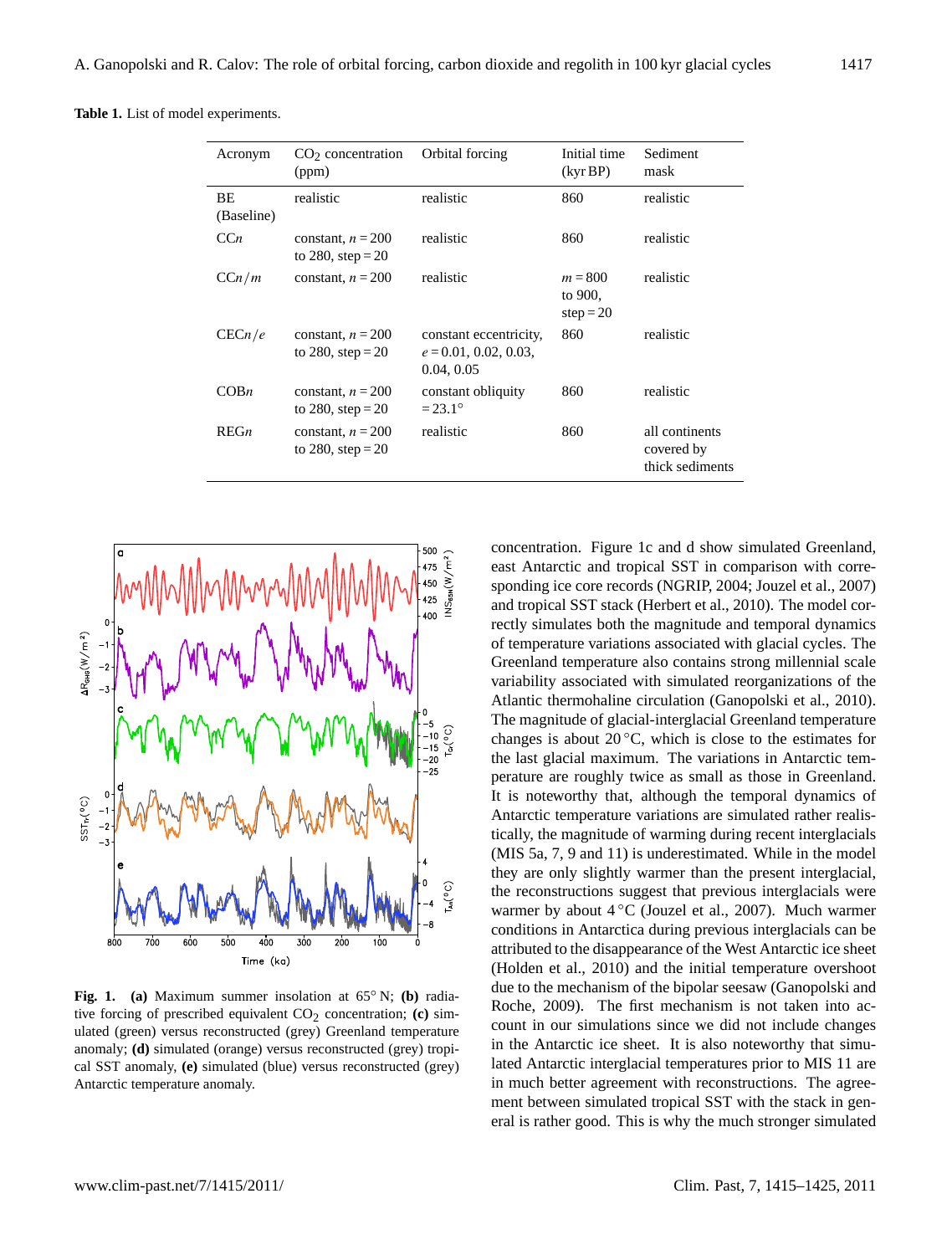

**Fig. 2. (a)** Maximum summer insolation at 65◦ N; **(b)** radiative forcing of prescribed equivalent  $CO<sub>2</sub>$  concentration; **(c)** simulated (blue) versus reconstructed (grey) benthic  $\delta^{18}O_c$  stack (Lisiecki and Raymo, 2005), **(d)** simulated (black) versus reconstructed (grey) global sea level change (Waelbroeck et al., 2002); **(e)** simulated North American (blue) and European (green) ice volume in meters of sea level (m.s.l.).

cooling compared to empirical data during MIS 6 and 16 is difficult to explain.

Figure 2 shows that the model successfully simulates the waxing and waning of the ice sheets with a dominant 100 kyr periodicity and a pronounced asymmetry of the glacial cycles. For the second half of the run (Fig. 2d), modeling results agree favorably with reconstructed variations of global sea level by Waelbroeck et al. (2002). For the earlier part of the modeled period, reliable reconstructions of global ice volume are lacking, and the benthic  $\delta^{18}O_c$  stack by Lisiecki and Raymo (2005) was used for comparison. Since benthic  $\delta^{18}O_c$  is not an accurate proxy for ice volume, we computed the model's equivalent of  $\delta^{18}O_c$  from the simulated global ice volume and deep ocean temperature using a simple relationship between the three (Duplessy et al., 1991). In addition, based on the results of simulations of the Antarctic ice sheet evolution during the last glacial cycle (Huybrechts, 2002), we assume that the Southern Hemisphere contributed an additional 10 % to global ice volume variations. Computed in this way, the modelled  $\delta^{18}O_c$  agrees reasonably well with the empirical benthic  $\delta^{18}O_c$  stack (Fig. 2c). It is also not surprising that the agreement is better for the second part of the model run than for the first one (prior to MIS 11). Indeed,



**Fig. 3. (a)** Frequency spectrum of the simulated (black) versus reconstructed (grey) benthic  $\delta^{18}O_c$  stack (Lisiecki and Raymo, 2005); **(b)**–**(f)** frequency spectra of the simulated ice volume: **(b)** Baseline experiment, **(c)** CCn experiments with constant  $CO_2$ , **(d)** COBn experiments with constant obliquity, **(e)** CECn/0.02 experiments with constant (0.02) eccentricity, **(f)** REGn experiments with continents completely covered by sediments. In **(c)**–**(f)**, purple lines correspond to a  $CO<sub>2</sub>$  concentration of 200 ppm, blue – 220 ppm, green – 240 ppm, orange  $-260$  ppm and red  $-280$  ppm.

the model used in this study was tuned for the last glacial cycles and, since several previous cycles resemble the last one in many respects, it is not surprising that the model results compare well with the proxy data also for these cycles. However, prior to MIS 11, the magnitude of  $\delta^{18}O_c$  and CO<sub>2</sub> variations was smaller, which is likely due to difference in the Earth's topography and/or sediment distribution, which gradually evolved over geological time scales. Since these changes were not taken into account, degrading of the model agreement with the data further into the past is natural. The largest discrepancy between simulated and empirical  $\delta^{18}O_c$ stack occurs during MIS 14 (ca. 550 ka). Whether this is an indication of model deficiencies or dating problems of the proxy records is not clear.

The frequency spectra of modeled and empirical  $\delta^{18}O_c$  are also in good agreement (Fig. 3a). All three major peaks – 100, 41 and 23 kyr are reproduced with the dominance of 100 kyr cycle and a weaker precessional cycle, even though the modeled  $\delta^{18}O_c$  contains more spectral power in the precessional band than the empirical spectrum.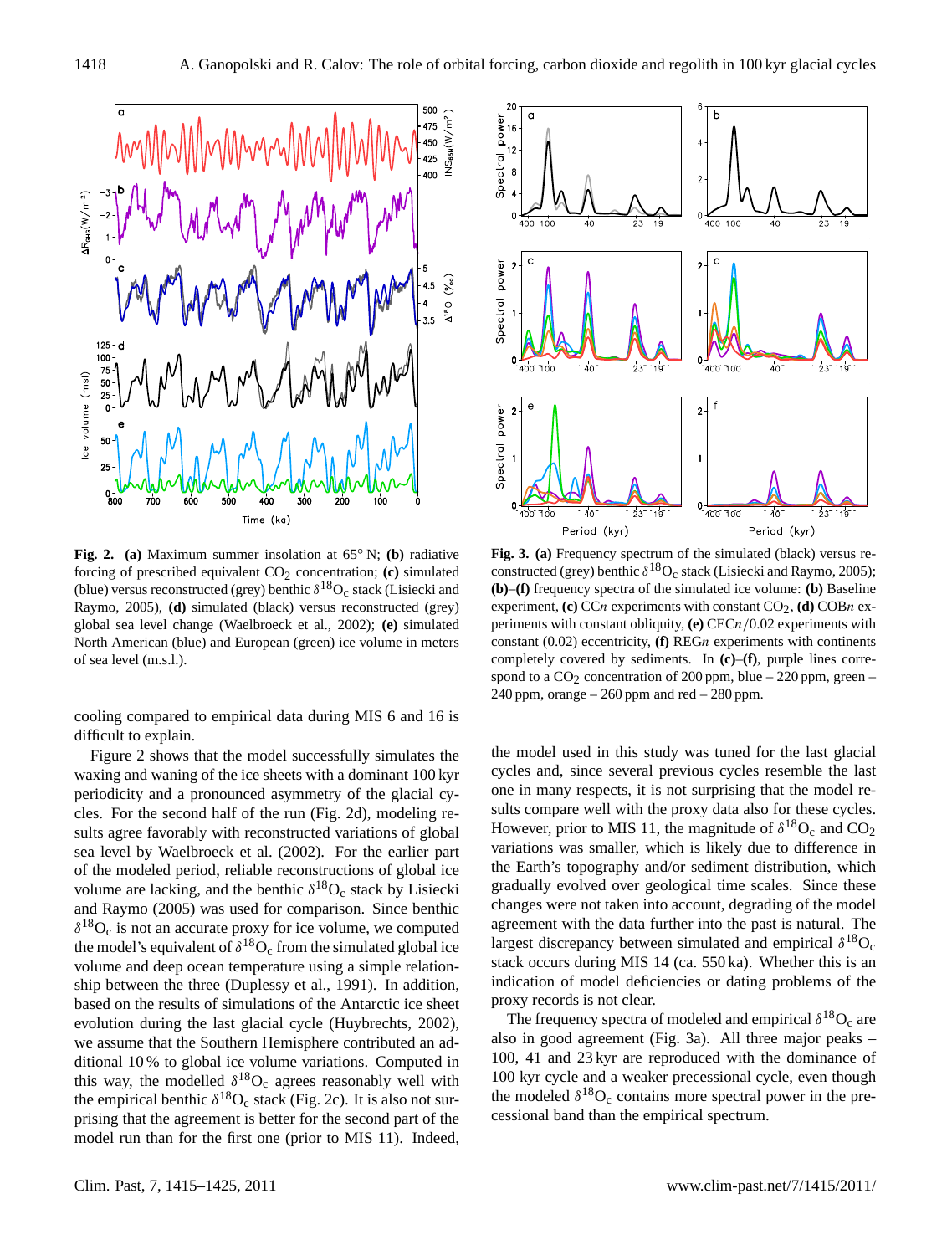Figure 2e shows the simulated volume of the North American and Eurasian ice sheets. Similarly to the last glacial cycle (Ganopolski et al., 2010), the global ice volume is dominated by the North American ice sheet, which agrees with Bintanja and van de Wal (2008). It also has stronger 100 kyr cyclicity whilst the Eurasian ice sheet reveals more variability at the precessional time scale. Simulated maxima in ice volume and ice area (not shown) are rather similar for both ice sheets for the LGM and penultimate glacial maximum. This is explained by the fact that the history and the magnitude of the orbital and GHG forcings prior to both glacial maxima were rather similar and, as a result, the simulated temperature over the NH continents at the end of MIS 6 and MIS 2 are rather similar as well. At the same time, paleoclimate reconstructions suggest (Svendsen et al., 2004) that the maximum extent of the Eurasian ice sheet in Russia and Siberia during the penultimate glaciation was significantly larger than at the LGM. This implies that our model underestimates the sensitivity of the Eurasian ice sheet area to the orbital forcings. In particular, it is possible that the background dust deposition taken from GCM simulations for the LGM (Mahowald et al., 2006) is too high over this area, which restricts the eastward advance of the Eurasian ice sheet, thus making its area less sensitive to climate forcing than it is in reality. In the future, we are planning to avoid this problem by using a fully interactive dust model instead of the prescribed GCM output (Bauer and Ganopolski, 2010).

As discussed by Ganopolski et al. (2010), both the magnitude and temporal dynamics of the simulated glacial cycles are very sensitive to the choice of model parameters, in particular, related to surface mass balance, basal sliding, and glaciogenic dust. It was also shown that without enhanced dust deposition, complete deglaciation is not achieved in the model. Figure 4b shows the simulated dust deposition rate over the southern margin of the North American ice sheet. Each glacial termination is associated with a large increase in dust deposition, which reduces surface albedo and enhances ablation. There are two main reasons for the increase in the dust deposition rate during glacial termination: (i) a considerable portion of the North American ice sheet at the glacial maxima spreads over the area covered by thick terrestrial sediments and (ii) most of the ice sheet base over this area is at the pressure melting point. Both of these factors enable fast sliding of the ice sheets and a large sediment transport towards the ice margins which, in turn, lead to enhanced glaciogenic dust production and dust deposition over the ice sheets. This amplifies the direct effect of rising summer insolation and GHGs concentration.

The realistic simulation of climate-cryosphere dynamics over past 800 kyr in the BE performed with prescribed orbital and GHG forcings represents an important test for the model. However, such an experiment does not answer the question about the origin of the strong 100 kyr cycles, since it is possible that the dominant 100 kyr periodicity and the correct timing of glacial terminations are solely attributed to



**Fig. 4. (a)** Maximum summer insolation at 65◦ N; **(b)** simulated volume of the North American ice sheet in msl (black line) and dust deposition rate (orange) at the southern margin of the ice sheet in the Baseline experiment, **(c)** the same as **(b)** but for the CC200 experiment, **(d)** the same as **(b)** but for REG200 experiment. The dust deposition rate is sampled at the location (45◦ N, 100◦ E).

the prescribed GHG forcing, the temporal dynamics of which strongly resembles the ice volume.

### **3.2 Experiments with constant CO<sup>2</sup>**

To clarify whether the 100 kyr cycles directly originate from the orbital forcing, we performed a set of additional experiments (referred to hereafter as  $CCn$ , where *n* is the prescribed  $CO<sub>2</sub>$  concentration in ppm, also see Table 1) with the same orbital forcing as in the BE described above but maintaining a constant  $CO<sub>2</sub>$  concentration in time. We performed five experiments with the  $CO<sub>2</sub>$  concentration ranging from 200 to 280 ppm (for every 20 ppm). Figure 5a shows a representative subset of these simulations, while Fig. 6a shows the results of all CCn experiments for the whole range of  $CO<sub>2</sub>$  concentrations from 200 to 280 ppm. Quasi-regular glacial cycles are simulated for all  $CO<sub>2</sub>$  concentrations, with the magnitude of the ice volume variations increasing for decreasing CO2. For a CO<sup>2</sup> concentration of 280 ppm, simulated glacial cycles are dominated by obliquity and precession, but for lower  $CO<sub>2</sub>$  concentrations, the model simulates long and asymmetric glacial cycles with a strong peak in the 100 kyr band in the frequency spectra (Figs. 6a and 3c). It is noteworthy that, together with 100 kyr peak another one, although weaker, appears in the 400 kyr band. This peak is also seen in the results of previous simulations of the glacial cycles and coincides with another eccentricity period. Therefore, the presence of both 100 and 400 kyr periodicities strongly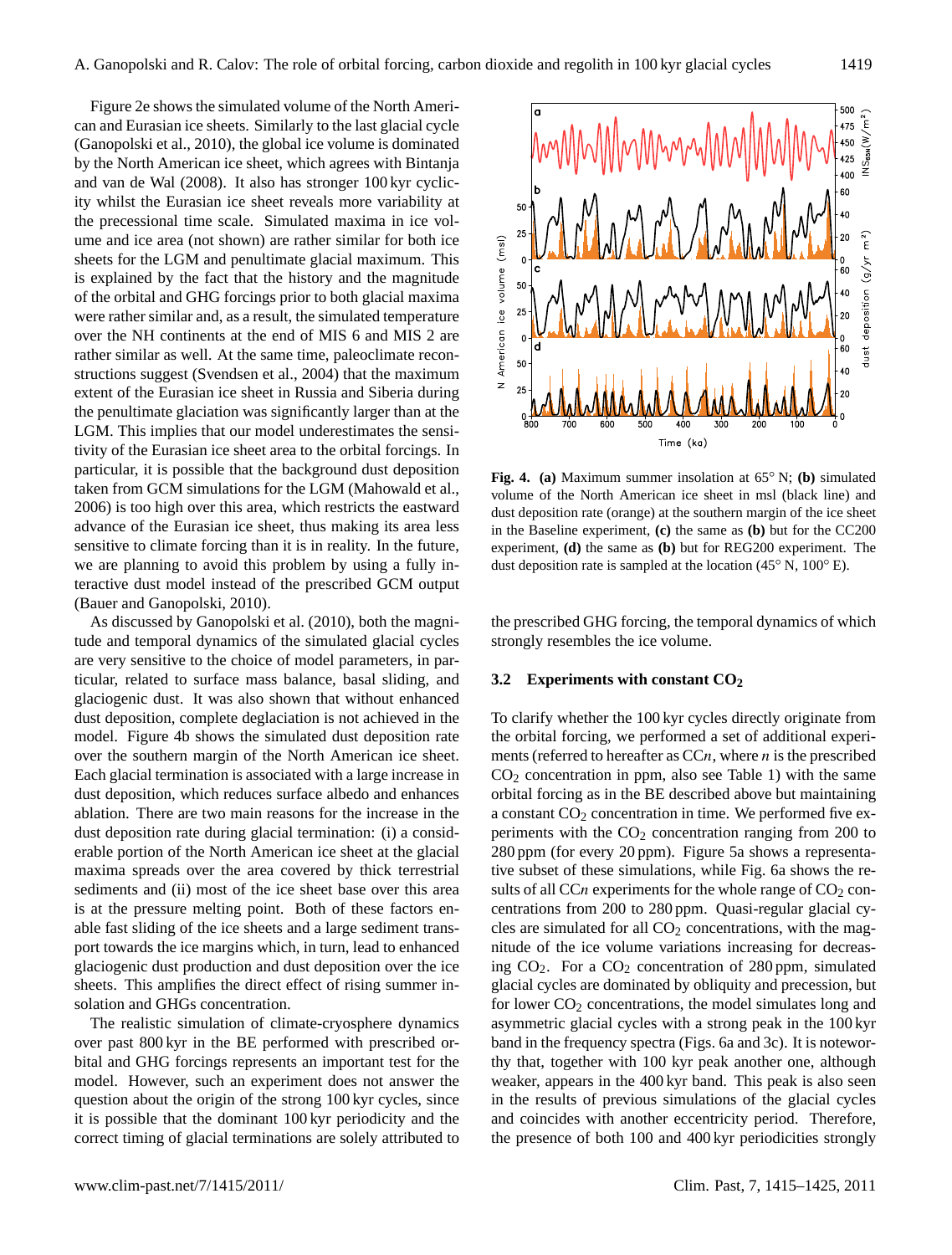

**Fig. 5.** Simulated ice volume variations in a subset of the experiments with constant  $CO<sub>2</sub>$  (colored lines) versus the Baseline experiment (grey shading). **(a)** CCn experiments, **(b)** COBn experiments (constant obliquity), **(c)** CECn/0.02 experiments (constant eccentricity equal to 0.02), **(d)** REGn experiments (with continents completely covered by thick sediment layer). Black lines correspond to a  $CO<sub>2</sub>$  concentration of 200 ppm, blue – 220 ppm and red – 280 ppm. Dashed line at the top shows eccentricity.

indicates a direct relationship of the long glacial cycles with eccentricity variations. Unlike (Crowley and Hyde, 2008) who found the existence of 100 kyr cycles in a narrow range of  $CO<sub>2</sub>$  concentrations, in our simulations 100 kyr cycles are robust over a broad range of  $CO<sub>2</sub>$  concentrations (200– 260 ppm).

It is important to note that in the simulations with a constant  $CO<sub>2</sub>$  concentration below 260 ppm, not only the ice volume changes are dominated by the 100 kyr cycles, but simulated glacial terminations also occur at the same time as in the experiment with prescribed time-dependent  $CO<sub>2</sub>$  and, within the dating accuracy, are in good agreement with paleoclimate reconstructions. The only exception is for MIS 11 (around 400 kyr BP), when complete deglaciation of the Northern Hemisphere does not occur in the experiments with low  $CO<sub>2</sub>$ concentrations. The latter fact is not surprising since the orbital forcing was weak during MIS 11 due to low eccentricity. Whether this problem implies that for this specific termination the role of  $CO<sub>2</sub>$  is more important than for the others or that the model is still not sufficiently non-linear to remove the ice under MIS 11 orbital forcing cannot be answered within the context of this study.

Although 860 kyr BP represents a convenient time to start simulations of the last glacial cycles, since it corresponds to an interglacial state and therefore does not require initialisation of the continental ice sheets, it is theoretically possible



**Fig. 6.** Robustness of simulated glacial cycles. **(a)** Simulated NH ice volume variations in the experiments  $CCn$  (constant  $CO<sub>2</sub>$ ). The colours indicate the  $CO<sub>2</sub>$  levels: 200 ppm (black), 220 ppm (blue), 240 ppm (green), 260 ppm (orange), 280 ppm (red). **(b)** Simulated NH ice volume variations in the experiments  $CC200/m$  starting from identical (interglacial) initial conditions but at a different time:  $m = 900$  kyr BP (purple),  $m = 880$  kyr BP (orange),  $m = 860$  (black),  $m = 840$  (light blue),  $m = 820$  (green) and  $m = 800$  (violet) kyr BP. **(c)** Simulated NH ice volume variations in experiment CC200 with the standard glaciogenic parameterization (black), doubled (red) and halved (blue) glaciogenic dust deposition rate.

that this choice can be crucial for the timing of simulated glacial terminations and therefore a good agreement between simulated and real glacial terminations would be accidental. To show that this is not the case and that the timing of the glacial terminations is solely controlled by the orbital forcing, we performed an additional set of model simulations for constant  $CO<sub>2</sub>$  concentration equal to 200 ppm, where we began the model runs at the different astronomical times between 800 and 900 kyr BP using the same (interglacial) initial conditions. These experiments are referred to as  $CC200/m$ , where *m* denotes the timing of the start of the experiment. Figure 6b shows that in all  $CC200/m$  experiments the simulated ice volume converged within one glacial cycle to the same solution. Therefore, the temporal dynamics and timings of glacial terminations after the model spin-up are not sensitive to the choice of the beginning of the models runs.

As was shown by Ganopolski et al. (2010), simulation of a complete glacial termination, even with the prescribed GHG forcing, is only possible when the deposition of glaciogenic dust is taken into account. This is even more important in the case of a constant  $CO<sub>2</sub>$  concentration. Without glaciogenic dust, long glacial cycles are not simulated in our model. Similarly to the BE, in the experiments with constant  $CO<sub>2</sub>$  (Fig. 4c), the rate of dust deposition over the southern flank of the North American ice sheet increases significantly during glacial terminations, which leads to enhanced ablation and facilitates the ice sheet's retreat. Similarly to the last glacial cycle (see Fig. 11c in Ganopolski et al., 2010),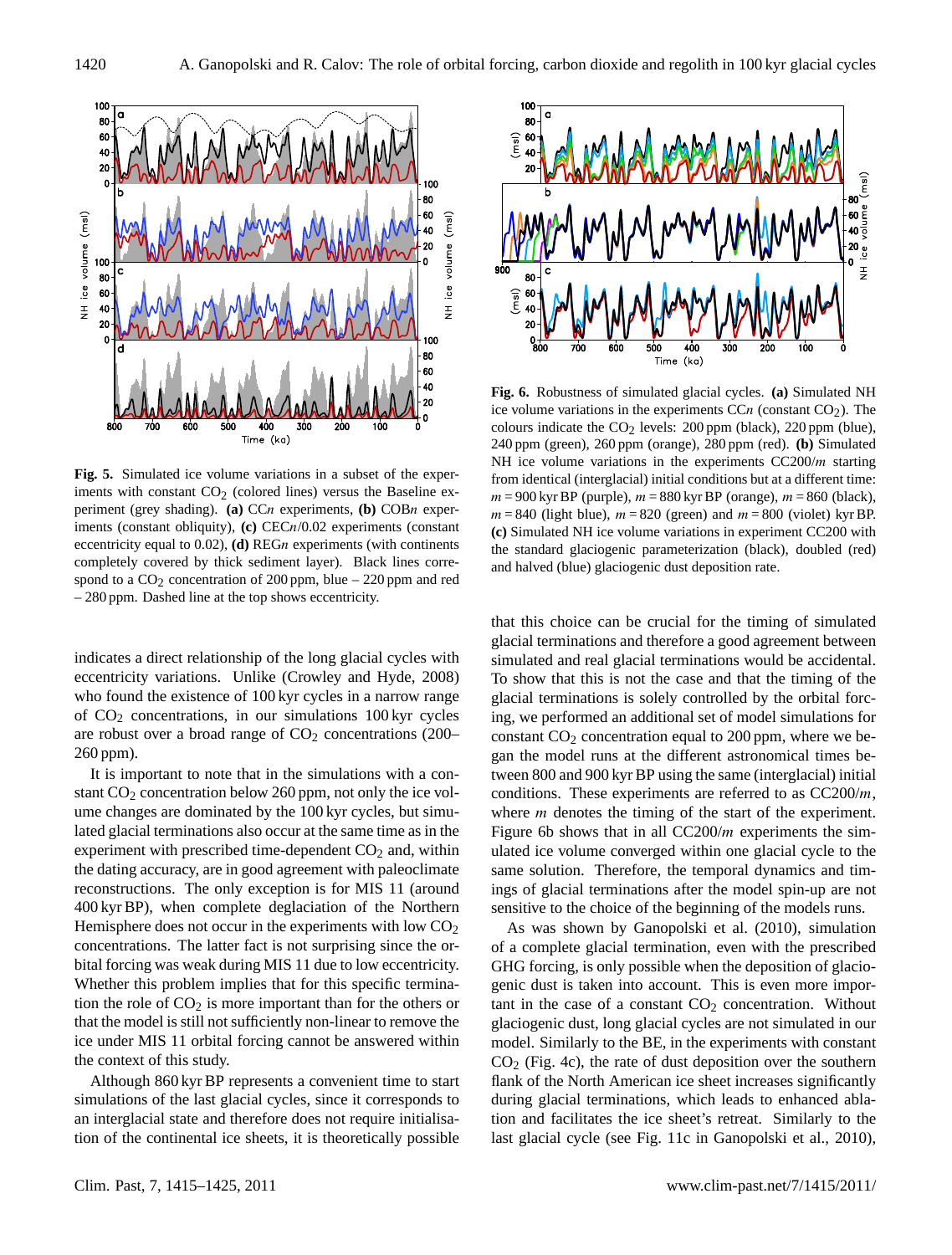simulated glacial cycles over the entire 800 kyr period are rather sensitive to the poorly constrained parameters of the dust deposition scheme. Nonetheless, Fig. 6c shows that both doubling and halving of the glaciogenic dust deposition rate does not change the dominant 100 kyr cyclicity or the timing of major glacial terminations. Therefore, although details of the simulated glacial cycles depend on the dust parameterization, the simulated 100 kyr cyclicity is robust with respect to the strength of the dust feedback.

# **3.3 Sensitivity of glacial cycles to different components of the orbital forcing**

To find which component of the orbital forcing is responsible for the existence of 100 kyr cyclicity, we performed a suite of additional experiments in which, similar to the  $CCn$ set, the  $CO<sub>2</sub>$  concentration was held constant but the orbital forcing was modified. In the first set of experiments (referred as  $COBn$ , we removed the effect of obliquity variations by setting obliquity constant in time and equal to its average value over the simulated period (Fig. 7b). As shown in Fig. 5b, the removal of obliquity variations does not qualitatively affect the simulated glacial cycles. For sufficiently low  $CO<sub>2</sub>$  concentrations, long glacial cycles with a sharp maximum in the frequency spectra at 100 kyr periodicity are simulated (Fig. 3d). However, fixing obliquity results in a narrower range of  $CO<sub>2</sub>$  concentrations for which 100 kyr cyclicity dominates the frequency spectra. In addition, fixing obliquity makes glacial terminations less robust for the periods of low eccentricity, particularly during the most recent termination. At the same time, all terminations that occurred during high eccentricity are correctly simulated in the COBn experiments.

In the complimentary set of experiments (referred to as  $CECn/e$ , we modified the orbital forcing by setting eccentricity constant in time with a value in the range  $0-0.05$ , which covers real variations of eccentricity (Fig. 7c). Variations of obliquity and precession were the same as in reality. For eccentricity lower than 0.02, the model failed to simulate pronounced glacial cycles and for eccentricity of 0.04 and higher, the ice volume variations are dominated by precession (not shown). However, for intermediate values of eccentricity (0.02 and 0.03) and sufficiently low  $CO<sub>2</sub>$  concentrations, the model simulates long glacial cycles (Fig. 5c). Moreover, many (but not all) simulated glacial terminations occur in the CEC220/0.02 experiments at the right time. However, the frequency spectra of ice volume variations in  $CECn/e$  experiments lack a sharp peak in the 100 kyr band (Fig. 3e). In fact, the shape of the frequency spectrum in these experiments is very sensitive to the  $CO<sub>2</sub>$  level and the maximum of spectral power tends to occur at one or multiples of obliquity periods, rather than at 100 kyr. Therefore, in our experiments obliquity variations themselves are not responsible for the existence of the 100 kyr cycles, but they do contribute to the robustness of the long glacial cycles. It is



**Fig. 7.** Maximum summer insolation at 65◦ N in **(a)** the BE, CCn and REGn experiments, **(b)** the experiment with constant obliquity (COBn) and **(c)** constant eccentricity ( $e = 0.02$ , CECn/0.02). The dashed line in panel **(b)** shows the amplitude modulation of the precessional cycle by eccentricity.

noteworthy that the experiments described above essentially repeat the work by Pollard (1983). Although the principal mechanism of glacial terminations is different in our and in Pollard's models, the main results are very similar.

## **3.4 The role of regolith**

To gain insight into the possible origin of the mid-Pleistocene transition (around 1 million years ago), when the dominant periodicity of the glacial cycles changed from 40 kyr to 100 kyr (Ruddiman et al., 1989), we performed a set of model experiments identical to the  $CCn$  set, except for the spatial distribution of terrestrial sediments. We prescribed namely the presence of a thick terrestrial sediment layer for all continental grid cells, while in the previous experiments we used a realistic distribution of terrestrial sediments. This set of experiments is referred to as REGn. With the continents completely covered by sediments, the 100 kyr cyclicity is absent in the simulated ice volume for the whole range of prescribed CO<sup>2</sup> concentrations and the ice volume variations are of a smaller magnitude than in the CCn experiments (Fig. 5d). This result lends support to the hypothesis that the gradual removal of the sediments from the large area of North America stabilized the North American ice sheet and led to the regime change in glacial cycles (Clark and Pollard, 1998). It is important to note that the presence of terrestrial sediments in our model has a dual effect on the ice sheets: (i) it enhances the velocity of ice sheet sliding in the areas where the ice base is at the pressure melting point, and (ii) it increases production of glaciogenic dust around the margins of the ice sheets (Fig. 4d), which affects surface albedo and facilitates surface melt (Ganopolski et al., 2010). Both factors affect the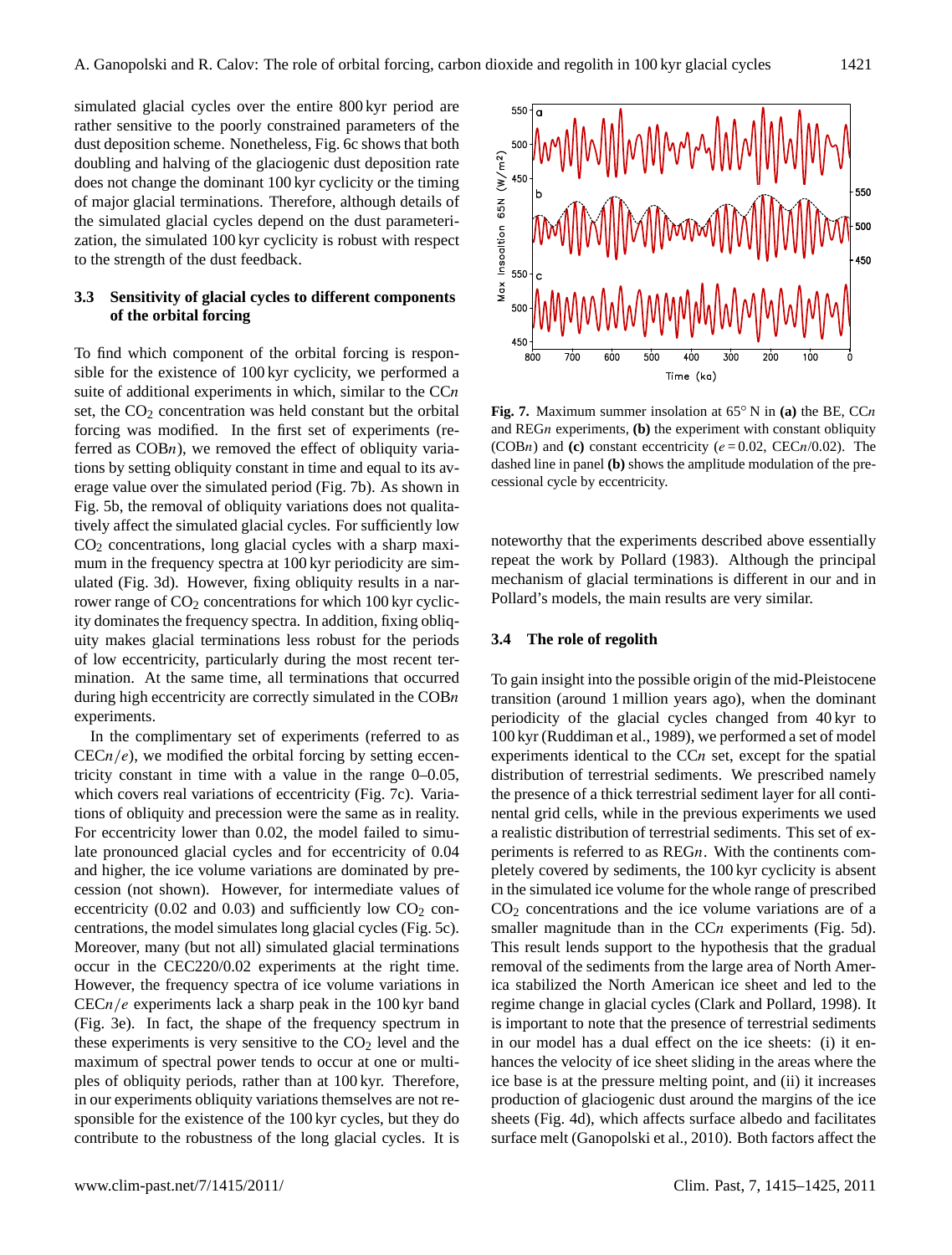

**Fig. 8.** Thickness of the simulated ice sheets when the maximum area of the entire simulation was achieved in experiment CC200 **(a)** and REG200 **(b)**, respectively.

stability of the ice sheets by making them more sensitive to changes in orbital forcing. Only when a large area of North America is free of sediments, can the ice sheet survive several precessional cycles before it expands well into the area covered by the sediments, making the ice sheet more sensitive to summer insolation changes.

Glacial cycles simulated in the REG experiments have, for the same  $CO<sub>2</sub>$  concentrations, considerably smaller amplitude than in the CC experiments. Even for a  $CO<sub>2</sub>$  concentration of 200 ppm, which is likely near the lower limit of  $CO<sub>2</sub>$  concentrations during the 40-kyr world (Hönisch et al., 2009), the maximum simulated NH ice volume for most of glacial cycles is within the range 30–40 m of sea level. This is significantly smaller then simulated by Bintanja and van de Wal (2008) but more in line with Siddall et al. (2010). Such a small magnitude of ice volume variations in the REG experiments has an important implication for the interpretation of benthic  $\delta^{18}$ O records, since it implies a much smaller relative contribution of the NH ice volume to the glacial-interglacial  $\delta^{18}$ O variations for the 40-kyr world compared to the 100kyr world. At the same time, the maximum southward extent of the Laurentide ice sheet in the REG200 experiment (Fig. 8) is similar to that simulated in the BE and CC200 experiments. This is consistent with paleoclimate evidence of a similar southward extent of the Laurentide ice sheet in the 40- and 100-kyr worlds reviewed by Clark et al. (2006). The large difference in volume for ice sheets with a similar area is explained by the fact that in the REG experiments, due to strong sliding over a broader sediment-covered area, the maximum thickness of the central part of the Laurentide ice sheet is much smaller than at the end of the long glacial cycles simulated in BE or CC200 experiments.

#### **4 Discussion**

The results presented above demonstrate that our model simulates long asymmetric glacial cycles both with realistic (time-dependent) and constant  $CO<sub>2</sub>$  concentrations for a broad range of  $CO<sub>2</sub>$  concentrations and model parameters. The simulated long glacial cycles can be understood in the framework of the stability diagram of the climate-cryosphere system in the phase space of the orbital forcing (Calov and Ganopolski, 2005). According to this analysis, the interglacial state becomes unstable when summer insolation falls below a certain threshold value and the system enters the glacial state. Although the ice sheets experience both growth and decay during different phases of orbital forcing, the system remains in the domain of attraction of the glacial state most of time and, therefore, the ice volume has a general tendency to grow. Such a stability diagram, however, does not explain why glacial cycles are rapidly terminated ca. 100 kyr after their start. The explanation of glacial termination requires an additional strong nonlinear mechanism, which, in our case, is the dust feedback. This feedback is activated after the ice sheets spread well into the area covered by thick terrestrial sediments. High rates of dust deposition over the ice sheets reduce their albedo, which enhances ablation and thus amplifies the ice sheet response to rising insolation. Note that this mechanism was already proposed by Peltier and Marshall (1995), but they treat this in a rather simplistic manner, namely, they prescribed two to three times higher ablation rates during termination only.

This mechanism related to dust feedback also explains the difference between 100-kyr and 40-kyr worlds. If the Northern Hemisphere continents are entirely covered by thick sediments, the strong dust feedback already starts to operate with the first significant rise of insolation, and glacial cycles are terminated each 20–40 kyr, depending on magnitude of eccentricity and the relative phase of precession and obliquity.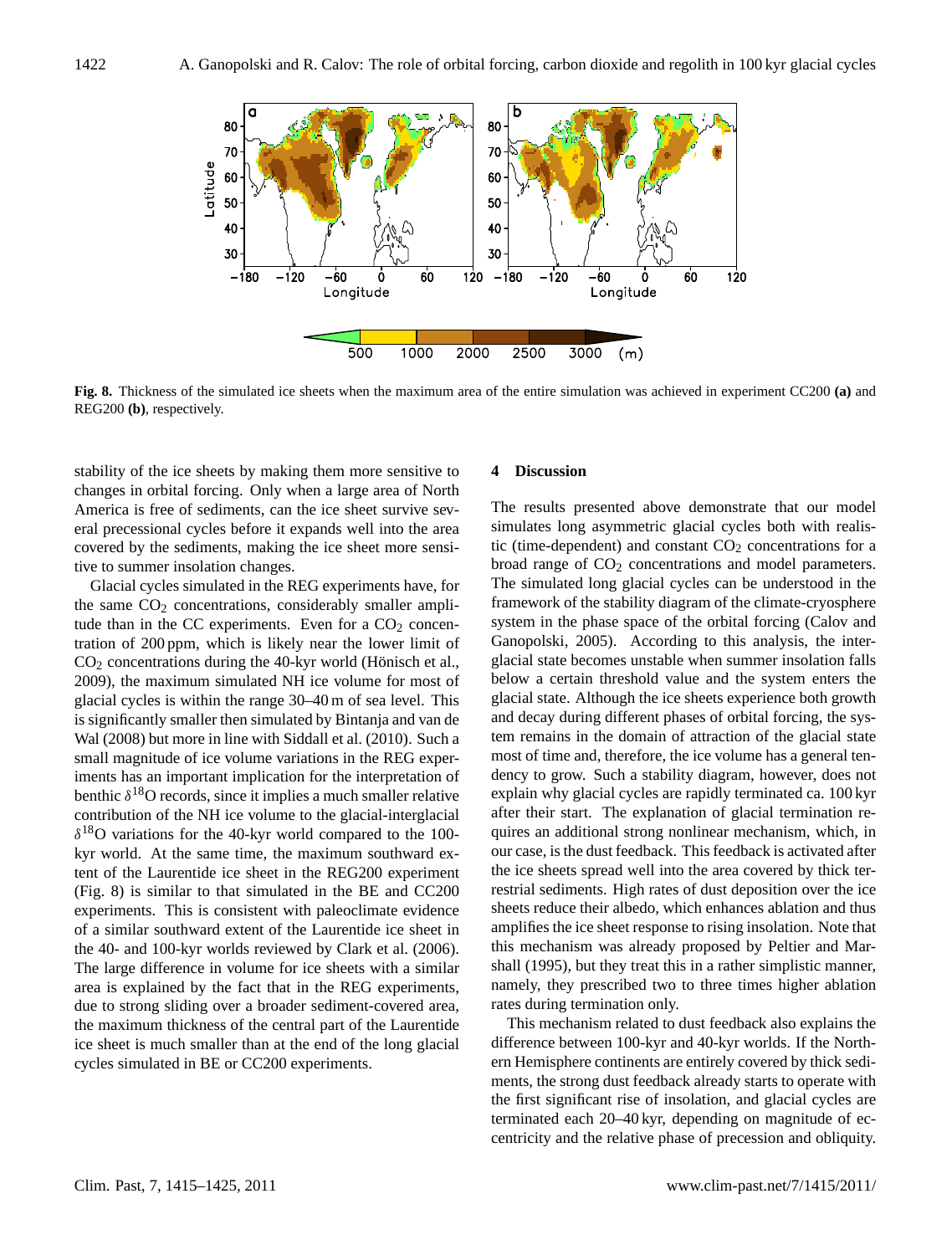If large portions of the northern continents are cleared from terrestrial sediments, as is the case at present, the ice sheets can survive several insolation maxima before they spread into the area covered by the sediments and the mechanism described above is activated. This usually occurs after the minimum of eccentricity is reached, but the precise timing of glacial termination depends on the phase between obliquity and precession. For this reason, the timing of glacial terminations relative to the eccentricity minima can vary in a broad range (Huybers and Wunsch, 2005). However, even this rather general tendency of the NH ice sheets to grow during periods of low eccentricity and to terminate during the rise of eccentricity is sufficient to produce a sharp peak in the frequency spectrum of ice volume in the 100 kyr band.

Although in our experiments the effects of fast ice sheet sliding and dust deposition are sufficient to terminate long glacial cycles, it is likely that other nonlinear processes also play an important role. Several such mechanisms have been proposed: accelerated flow and wastage at the southern tip of the ice sheet due to proglacial lakes and/or marine incursions (Pollard, 1983), large-scale instabilities of marine ice sheets (Peltier and Marshall, 1995). Another factor that contributes to the termination of glacial cycles is the rise of  $CO<sub>2</sub>$  during glacial terminations (Wolff et al., 2009). However, the latter is rather a positive feedback in the Earth system than a cause of glacial termination.

Although the mechanisms of 100 kyr cyclicity presented here invoke the concept of phase locking, it is fundamentally different from the mechanism of phase locking of *internal* oscillations in the climate-cryosphere or climate-cryospherecarbonosphere system to the orbital forcing (e.g. Saltzman and Maasch, 1988; Paillard and Parrenin, 2004; Tziperman et al., 2006). In the latter case, glacial cycles with a typical periodicity of 100 kyr exist in the system even without orbital forcing (i.e. with constant orbital parameters). The orbital forcing only sets the precise timing of glacial terminations. In our case, glacial cycles are the response of the climatecryosphere system to the orbital forcing and both 100 kyr cyclicity and the timing of terminations are set by the orbital forcing. If orbital parameters are fixed, our model does not simulate glacial cycles. More detailed comparison of these two concepts of glacial cycles will be given in forthcoming work.

#### **5 Conclusions**

Results of our experiments support the notion that 100 kyr cycles represent a direct, strongly nonlinear response of the climate-cryosphere system to orbital forcing and they are directly related to the corresponding eccentricity period. In terms of nonlinear dynamics, this link can be interpreted as the phase-locking of the long glacial cycles to the shortest (100 kyr) eccentricity cycles. Physically, this phase-locking is explained by the fact that the ice sheets tend to grow monotonously during periods of low eccentricity and reach their critical size (volume) around the minimum of eccentricity. When eccentricity starts to grow, the first sufficiently large positive anomaly in orbital forcing can lead to the rapid and irreversible meltback of the Northern Hemisphere ice sheets. This mechanism requires the existence of long glacial cycles that, in turn, require sufficiently low  $CO<sub>2</sub>$  concentrations and a large area of the continents to be free of sediment. The  $CO<sub>2</sub>$  concentration not only determines the dominant regime of glacial variability, but also strongly amplifies 100 kyr cycles. Therefore, realistic simulations of the glacial cycles require comprehensive Earth system models that include both physical and bio-geochemical components of the Earth system.

*Acknowledgements.* We would like to thank Ralf Greve for providing us with the ice sheet model SICOPOLIS and the two anonymous reviewers and Alexander Robinson for useful suggestions. This project was partly funded by the Deutsche Forschungsgemeinschaft CL 178/4-1 and CL 178/4-2.

Edited by: M. Siddall

#### **References**

- Bauer, E. and Ganopolski, A.: Aeolian dust modeling over the past four glacial cycles with CLIMBER-2, Global Planet. Change, 74, 49–60, 2010.
- Berger A.: Long-term variations of daily insolation and Quaternary climatic change, J. Atmos. Sci., 35, 2362–2367, 1978.
- Berger, A., Loutre, M. F., and Gallee, H.: Sensitivity of the LLN climate model to the astronomical and  $CO<sub>2</sub>$  forcings over the last 200 ky, Clim. Dynam., 14, 615–629, 1998.
- Berger, A., Li, X. S., and Loutre, M. F: Modeling northern hemisphere ice volume over the last 3 million years, Quaternary Sci. Rev., 18, 1–11, 1999.
- Berger, A., Melice, J. L., and Loutre M. F.: On the origin of the 100-kyr cycles in the astronomical forcing, Paleoceanography, 20, PA4019, [doi:10.1029/2005PA001173,](http://dx.doi.org/10.1029/2005PA001173) 2005.
- Bintanja, R. and van de Wal, R.: North American ice-sheet dynamics and the onset of 100,000-year glacial cycles, Nature, 454, 869–872, 2008.
- Bonelli, S., Charbit, S., Kageyama, M., Woillez, M.-N., Ramstein, G., Dumas, C., and Quiquet, A.: Investigating the evolution of major Northern Hemisphere ice sheets during the last glacialinterglacial cycle, Clim. Past, 5, 329–345, [doi:10.5194/cp-5-329-](http://dx.doi.org/10.5194/cp-5-329-2009) [2009,](http://dx.doi.org/10.5194/cp-5-329-2009) 2009.
- Brovkin, V., Bendtsen, J., Claussen, M., Ganopolski, A., Kubatzki, C., Petoukhov, V., and Andreev, A.: Carbon cycle, vegetation and climate dynamics in the Holocene: experiments with the CLIMBER-2 model, Global Biogeochem. Cyc., 16, 1139, [doi:10.1029/2001GB001662,](http://dx.doi.org/10.1029/2001GB001662) 2002.
- Calov, R. and Ganopolski, A.: Multistability and hysteresis in the climate-cryosphere system under orbital forcing, Geophys. Res. Lett., 32, L21717, [doi:10.1029/2005GL024518,](http://dx.doi.org/10.1029/2005GL024518) 2005.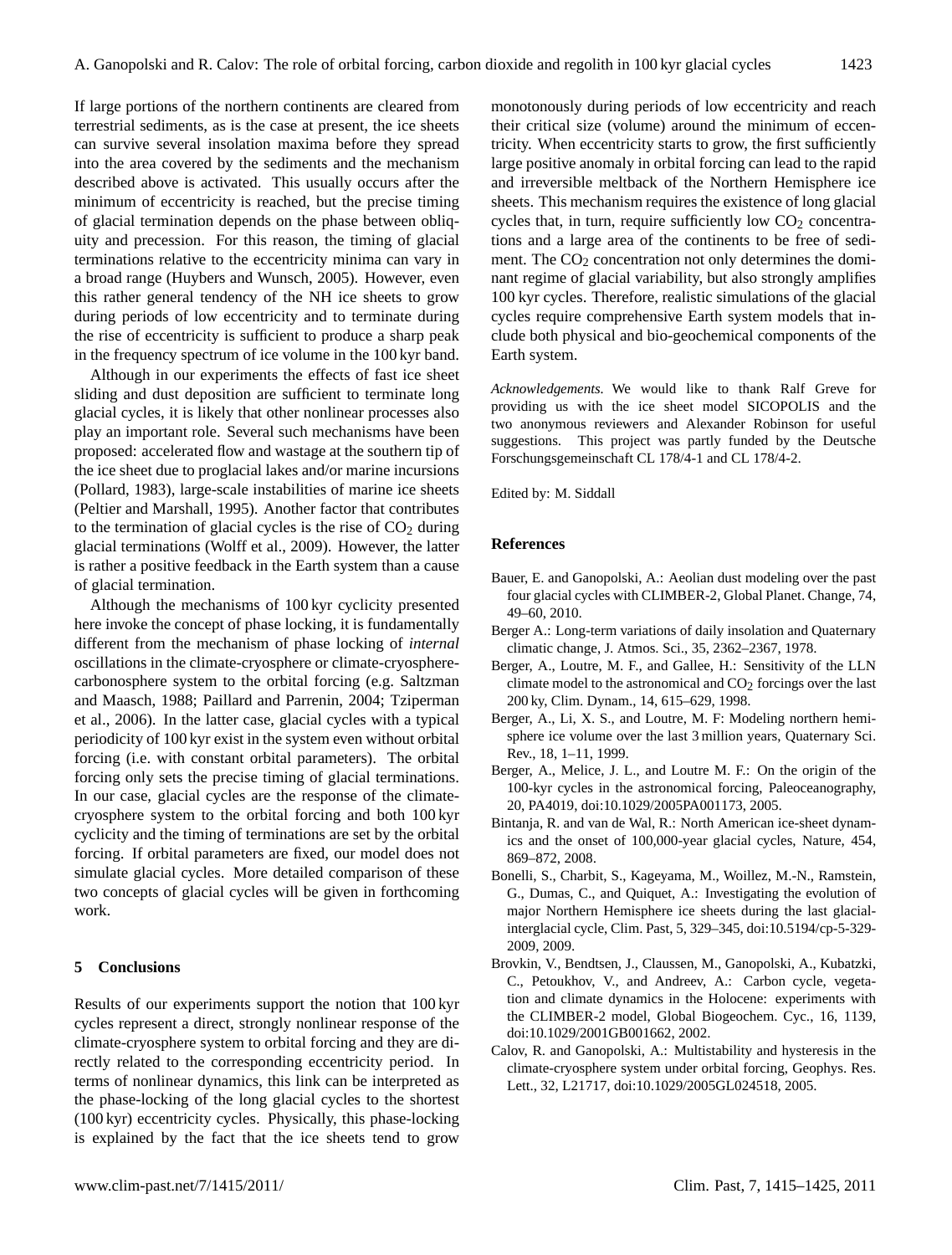- Calov, R., Ganopolski, A., Claussen, M., Petoukhov, V., and Greve. R.: Transient simulation of the last glacial inception, Part I: Glacial inception as a bifurcation of the climate system, Clim. Dynam., 24, 545–561, [doi:10.1007/s00382-005-0007-6,](http://dx.doi.org/10.1007/s00382-005-0007-6) 2005.
- Clark, P. U. and Pollard, D.: Origin of the Middle Pleistocene Transition by ice sheet erosion of regolith, Paleoceanography, 13, 1– 9, 1998.
- Clark, P. U., Archer, D., Pollard, D., Blum, J. D., Rial, J. A., Brovkin, V., Mix, A. C., Pisias, N. G., and Roy, M.: The middle Pleistocene transition: characteristics, mechanisms, and implications for long-term changes in atmospheric  $pCO<sub>2</sub>$ , Quaternary Sci. Rev., 25, 3150–3184, 2006.
- Claussen, M., Mysak, L. A., Weaver, A. J., Crucifix, M., Fichefet, T., Loutre, M. F., Weber, S. L., Alcamo, J., Alexeev, V. A., Berger, A., Calov, R., Ganopolski, A., Goosse, H., Lohman, G., Lunkeit, F., Mokhov, I. I., Petoukhov, V., Stone, P., and Wang, Z.: Earth system models of intermediate complexity: closing the gap in the spectrum of climate system models, Clim. Dynam., 18, 579–586, 2002.
- Crowley, T. J. and Hyde, W. T.: Transient nature of late Pleistocene climate variability, Nature, 456, 226–230, 2008.
- Deblonde, G. and Peltier, W. R.: Simulations of continental ice sheet growth over the last glacial-interglacial cycle: Experiments with a one-level seasonal energy balance model including realistic geography, J. Geophys. Res., 96, 9189–9215, 1991.
- Duplessy, J.-C., Labeyrie, L., Juillet-Leclerc, A., Maitre, F., Duprat, J., and Sarnthein, M.: Surface salinity reconstruction of the North Atlantic Ocean during the last glacial maximum, Oceanol. Acta, 14, 311–324, 1991.
- EPICA: Eight glacial cycles from an Antarctic ice core, Nature, 429, 623–628, 2004.
- Ganopolski, A. and Roche, D.: On the nature of leads and lags during glacial-interglacial transitions, Quaternary Sci. Rev., 37/38, 3361–3378, 2009.
- Ganopolski, A., Petoukhov, V., Rahmstorf, S., Brovkin, V., Claussen, M., Eliseev, A., and Kubatzki, C.: CLIMBER-2: a climate system model of intermediate complexity, Part II: Model sensitivity, Clim. Dynam., 17, 735–751, 2001.
- Ganopolski, A., Calov, R., and Claussen, M.: Simulation of the last glacial cycle with a coupled climate ice-sheet model of intermediate complexity, Clim. Past, 6, 229–244, [doi:10.5194/cp-6-229-](http://dx.doi.org/10.5194/cp-6-229-2010) [2010,](http://dx.doi.org/10.5194/cp-6-229-2010) 2010.
- Gildor, H. and Tziperman, E.: A sea ice climate switch mechanism for the 100-kyr glacial cycles, J. Geophys. Res., 106, 9117–9133, 2001.
- Greve, R.: A continuum-mechanical formulation for shallow polythermal ice sheets, Philos. T. Roy. Soc. Lond. A, 355, 921–974, 1997.
- Hays, J. D., Imbrie, J., and Shackleton, N. J.: Variations in the earth's orbit: pacemaker of the Ice Ages, Science, 194, 1121– 1132, 1976.
- Herbert, T. D., Peterson, L. C., Lawrence, K. T., and Liu, Z.: Tropical Ocean Temperatures Over the Past 3.5 Million Years, Science, 328, 1530–1534, 2010.
- Hönisch, B., Hemming, N. G., Archer, D., Siddall, M., and Mc-Manus, J. F.: Atmospheric carbon dioxide concentration across the Mid-Pleistocene transition, Science, 324, 1551–1554, 2009.
- Holden, P. B., Edwards, N. R., Wolff, E. W., Lang, N. J., Singarayer, J. S., Valdes, P. J., and Stocker, T. F.: Interhemispheric coupling, the West Antarctic Ice Sheet and warm Antarctic interglacials, Clim. Past, 6, 431–443, [doi:10.5194/cp-6-431-2010,](http://dx.doi.org/10.5194/cp-6-431-2010) 2010.
- Huybers, P. and Wunsch, C.: Obliquity pacing of the late Pleistocene glacial terminations, Nature, 434, 491–494, 2005.
- Huybrechts, P.: Sea-level changes at the LGM from ice-dynamics reconstructions of the Greenland and Antarctic ice sheets during the glacial cycles, Quaternary Sci. Rev., 21, 203–231, 2002.
- Imbrie, J., Berger, A., Boyle, E. A., Clemens, S. C., Duffy, A., Howard, W. A., Kukla, G., Kutzbach, J., Martinson, D. G., McIntyre, A., Mix, A. C., Molfino, B., Morley, J. J., Peterson, L. C., Pisias, N. G., Prell, W. G., Raymo, M. E., Shackleton, N. J., and Toggweiler, J. R.: On the structure and origin of major glaciation cycles, 2. The 100,000-year cycle, Paleoceanography, 8, 699– 735, 1993.
- Jouzel, J., Masson-Delmotte, V., Cattani, O., Dreyfus, G., Falourd, S., Hoffmann, G., Minster, B., Nouet, J., Barnola, J. M., Chappellaz, J., Fischer, H., Gallet, J. C., Johnsen, S., Leuenberger, M., Loulergue, L., Luethi, D., Oerter, H., Parrenin, F., Raisbeck, G., Raynaud, D., Schilt, A., Schwander, J., Selmo, E., Souchez, R., Spahni, R., Stauffer, B., Steffensen, J. P., Stenni, B., Stocker, T. F., Tison, J. L., Werner, M., and Wolff, E. W.: Climate variability over the past 800 000 years, Science, 317, 793–796, 2007.
- Lisiecki, L. E.: Links between eccentricity forcing and the 100,000 year glacial cycle, Nat. Geosci., 3, 349–352, 2010.
- Lisiecki, L. E. and Raymo, M. E.: A Pliocene-Pleistocene stack of 57 globally distributed benthic  $\delta^{18}O$  records, Paleoceanography, 20, PA1003, [doi:10.1029/2004PA001071,](http://dx.doi.org/10.1029/2004PA001071) 2005.
- Mahowald, N., Muhs, D. R., Levis, S., Rasch, P. J., Yoshioka, M., Zender, C. S., and Luo, C.: Change in atmospheric mineral aerosols in response to climate: Last glacial period, preindustrial, modern, and doubled carbon dioxide climates, J. Geophys. Res., 111, D10202, [doi:10.1029/2005JD006653,](http://dx.doi.org/10.1029/2005JD006653) 2006.
- Milankovitch, M.: Kanon der Erdbestrahlung und Seine Andwendung auf das Eiszeitenproblem, Royal Serbian Academy Special Publication, 132, Belgrade, Serbia, 1941.
- NGRIP: High-resolution record of Northern Hemisphere climate extending into the last interglacial period, Nature, 431, 147–151, 2004.
- Paillard, D.: The timing of Pleistocene glaciations from a simple multiple-state climate model, Nature, 391, 378–381, 1998.
- Paillard, D.: Glacial cycles: Toward a new paradigm, Rev. Geophys., 39, 325–346, 2001.
- Paillard, D. and Parrenin, F.: The Antarctic ice sheet and the triggering of deglaciations, Earth Planet. Sc. Lett., 227, 263–271, 2004.
- Peltier, W. R. and Marshall, S.: Coupled energy-balance/ice sheet simulations of the glacial cycle: A possible connection between terminations and terrigenous dust, J. Geophys. Res., 100, 14269– 14289, 1995.
- Petit, J. R., Jouzel, J., Raynaud, D., Barkov, N. I., Barnola, J. M., Basile, I., Bender, M., Chappellaz, J., Davis, M., Delaygue, G., Delmotte, M., Kotlyakov, V. M., Legrand, M., Lipenkov, V. Y., Lorius, C., Pepin, L., Ritz, C., Saltzman, E., and Stievenard, M.: Climate and atmospheric history of the past 420,000 years from the Vostok ice core, Antarctica, Nature, 399, 429–436, 1999.